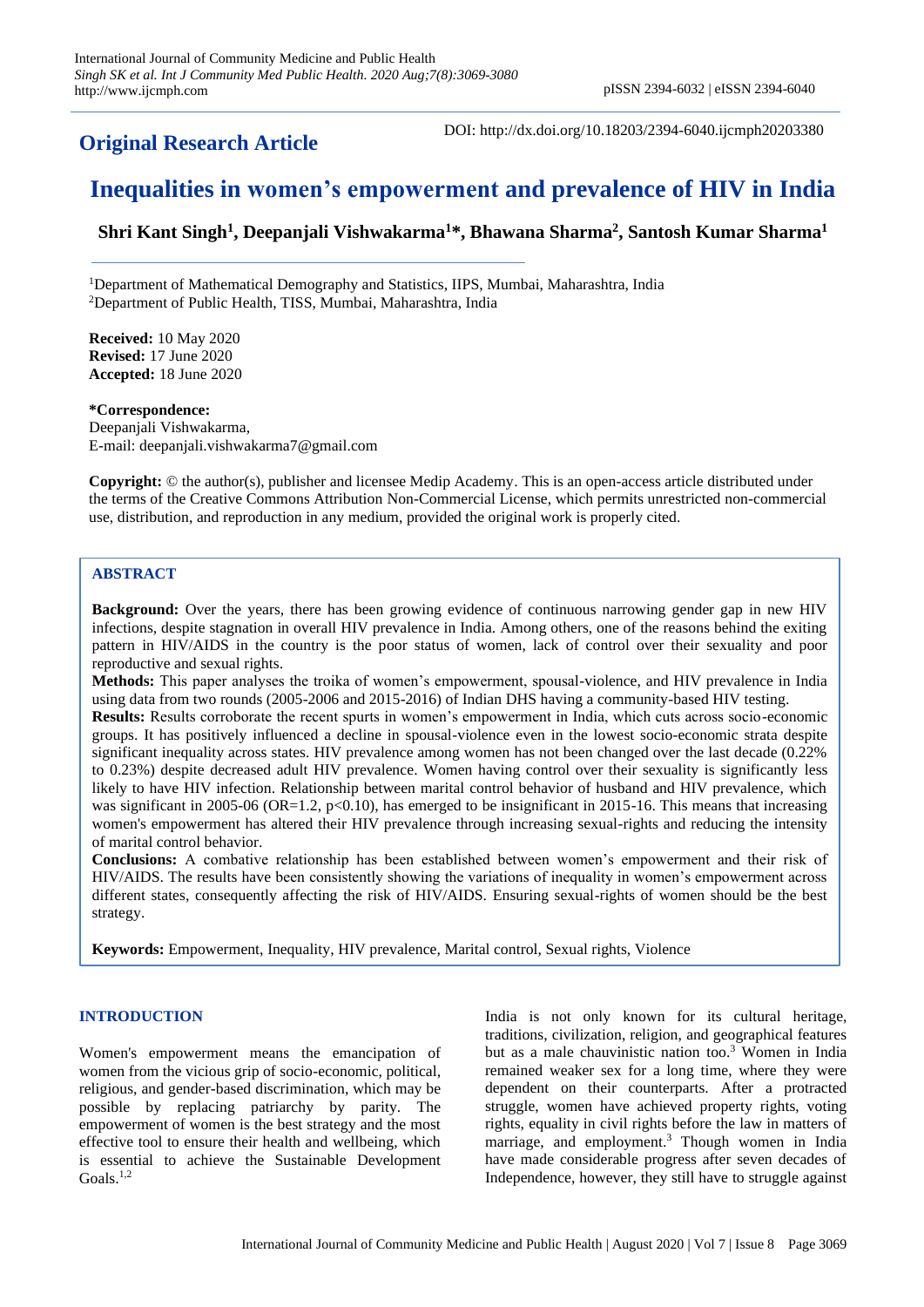many handicaps and social evils, which inhibit the advancement and social upliftment of women folk. 4

Over the years, there have been various programs related to women's empowerment, such as the 'National Mission for Empowerment of Women' by the Ministry of Women and Child Development, which provided autonomy to women in India. Such programs have helped empower women in India and increased their participation in education, sports, politics, media, art and culture, the service sector, and science and technology.<sup>5</sup> Though the position of women has improved, there is enormous inequality in their empowerment, with tremendous spatial variability in addition to their caste, class and ethnicity.

Despite increasing empowerment, women in India are relatively more vulnerable to HIV as they are not only distanced from socio-economic opportunities but are also denied access to health care services in many parts of the country. <sup>6</sup> The HIV vulnerability of women can be attributed to the socio-economic and cultural context, which have increased the number of women suffering from STI/HIV. According to NACO, HIV prevalence among adults (15-49 years) was 0.26 percent (0.30% males and 0.22% females) in 2015, which has come down from 0.40 percent among males and 0.26 percent among females in 2007. This confirms a decline in the prevalence of HIV nationally; however, there is anarrowing gender gap in the prevalence of HIV, showing a slower pace of decline among females. Data also reveals that women continue to account for more than 40 percent of people living with HIV infection in the country. <sup>7</sup> According to the World Bank report on AIDS, extensive poverty and unequal distribution of income among the genders appears to stimulate the spread of HIV. 8

Further, the Fourth World Conference on Women mentioned that women in developing countries are uneducated and living in acute poverty, which makes them vulnerable to STI/HIV and making it crucial to achieve the Sustainable Development Goals and end AIDS by  $2030^{9,10}$  The main objective of this paper is to analyze the inequalities in women's empowerment, their HIV vulnerability, and prevalence of HIV, especially in the context of the changing prevalence of HIV in the country with the dichotomy of matured epidemics and emerging epidemics in different regions of the country with a focus on the continuously narrowing gender gap.

# **METHODS**

# *Study design*

Data used in this paper has been taken from two rounds of National Family Health Survey (NFHS-3 and 4), an Indian variant of Demographic and Health Survey (DHS) conducted in 2005-2006 and 2015-2016. The IIPS conducted NFHS data (Mumbai), with support from the Ministry of Health and Family Welfare (MoHFW),

Government of India, and ICF International Inc. NFHS is a nationally representative, large scale, a repeated crosssectional survey in representative samples of households throughout India. NFHS provides essential aspects of maternal, child, adolescent, and adult health indicators. Details about the NFHS-3 and NFHS-4 sampling designs, tools, and protocols presented in the national reports of NFHS-4 and all relevant information is available in the public domain on http://rchiips.org/NFHS.shtml.<sup>11</sup>

The information on different dimensions of inequalities in women's empowerment has been collected from a subsample of women aged 15-49 years surveyed across States/UTs. The information on HIV prevalence has been generated using the Dried Blood Sample (DBS) Spot test from women aged 15-49 years and men aged 15-54 years from the subsample of households in NFHS-3 (2005-06) and households included in the state module in NFHS-4 (2015-16).

Women's vulnerability to HIV has been assessed through comprehensive knowledge about HIV AIDS and the experience of sexual violence. Additionally, communitybased testing of HIV using the DBS approach has been considered as the response variable, where HIV status has been decided by using Eliza 1 and 2 along with the Western Block as the confirmatory test on each HIV positive case. NFHS-4 has assessed women's empowerment by measuring five indicators, namely, ownership of household assets, women's participation in household decision-making, operating a bank account in their name, owning a mobile which they can use on their own and experience of spousal violence. The decisionmaking power of women in the household consists of their participation in three primary decisions: woman's health care, major household purchases, and visits to the woman's family or relatives. Control over their sexuality is a marker of sexual rights of women and is assessed through their perceived capacity to refuse sex with a husband under different situations.

# *Ethical approval*

The present analysis utilizes secondary data available on https://dhsprogram.com/data/dataset/India\_Standard-DHS 2015.cfm?flag=1 with no identifiable information on the survey participants. The entire survey tools and protocols of NFHS were as approved by the Institutional Ethical Review Board of IIPS, Mumbai.

#### *Statistical analysis*

The inequality in the woman's status has been quantified by using Lieberson's Diversity Index. Dimensions of woman's empowerment and their vulnerability to HIV/AIDS are analyzed with respect to a comprehensive knowledge of HIV/AIDS. The index which defines the homogeneity and heterogeneity across different states in India is explained as follows: If Ci  $(i=1,2,3,...n)$  denotes the proportion of individuals in the ith subclass such that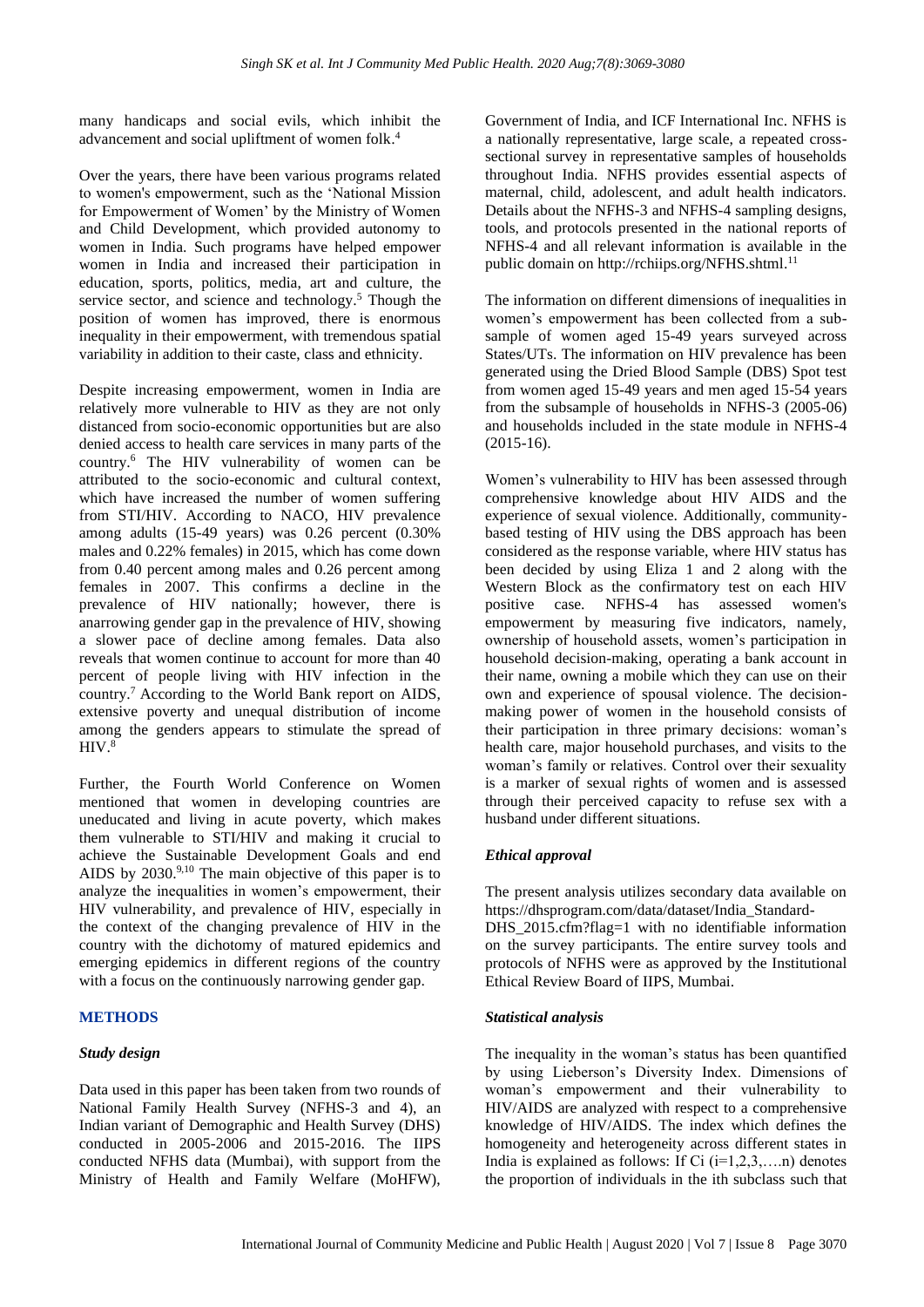$\Sigma$ Ci=1, then Lieberson's index of diversity (D) is defined as

 $D= 1 - \sum_{i=1}^{n} C_i^2$ 

Theoretically, the diversity index varies from 0 to 1. Zero in case of perfect homogeneity when the inequality is almost nil and one in case of perfect heterogeneity, a situation where there is maximum inequality. Additionally, a binary logistic regression was performed to analyze the adjusted effect of various determinants of HIV prevalence among women age 15-49 years.

#### **RESULTS**

#### *Inequality in women's empowerment in India*

Table 1 presents the percentage of women who are empowered in different dimensions according to some selected socio-demographic characteristics. Almost twofifths of women aged 15-49 years (37%) own a house alone or jointly with other household members. The

recent swing in women's empowerment in India is evident by property ownership where a relatively larger proportion of women with no schooling (44%) and belonging to the lowest wealth quintiles (43%) have reported owning a house. It is observed that around 46 percent of women reported owning a mobile phone that they can use themselves, and 53 percent of women said operating a bank account. Ownership of a mobile phone is found increasing sharply with higher wealth quintiles and educational attainment of women. Overall, 63 percent of women reported that they participated in all three decisions. The result shows that around 29 percent of ever-married women have ever experienced spousal violence. Women's experience of spousal violence declines sharply with women's schooling and wealth quintile. The proportion of women who reported ever to experience spousal violence declines from 38 percent among illiterate women to 15 percent among those who have completed 12 or more years of schooling. Similarly, the experience of spousal violence ranges from 42 percent among women in the lowest wealth quintile to 16 percent among women in the highest wealth quintile.

**Table 1: Percentage of women having different dimensions of woman's empowerment according to some selected socio-demographic characteristics.**

| <b>Background</b><br>characteristics |      |      |      | <b>Owning house</b> Bank Account Mobile use HH Decision-making | <b>Spousal violence</b> |
|--------------------------------------|------|------|------|----------------------------------------------------------------|-------------------------|
| <b>Years of schooling</b>            |      |      |      |                                                                |                         |
| No schooling                         | 44.4 | 43.2 | 25.4 | 60.2                                                           | 38.0                    |
| $<$ 5 years                          | 39.3 | 43.0 | 32.0 | 63.8                                                           | 35.0                    |
| 5-7 years                            | 36.5 | 45.5 | 41.0 | 61.3                                                           | 30.2                    |
| 8-9 years                            | 33.4 | 49.2 | 42.6 | 63.2                                                           | 25.9                    |
| $10-11$ years                        | 34.1 | 56.8 | 52.9 | 63.5                                                           | 20.5                    |
| 12 or more years                     | 33.2 | 72.3 | 74.7 | 68.5                                                           | 15.3                    |
| <b>Religion</b>                      |      |      |      |                                                                |                         |
| Hindu                                | 37.8 | 54.0 | 45.5 | 63.0                                                           | 30.0                    |
| Muslim                               | 34.1 | 44.5 | 43.8 | 60.4                                                           | 24.7                    |
| Christian                            | 38.9 | 66.9 | 63.4 | 71.0                                                           | 24.6                    |
| Sikh                                 | 30.2 | 59.5 | 54.9 | 67.4                                                           | 18.7                    |
| Buddhist/Neo-buddhist                | 27.6 | 55.6 | 49.0 | 72.9                                                           | 18.9                    |
| Jain                                 | 37.4 | 69.7 | 72.1 | 71.1                                                           | 10.9                    |
| Other                                | 45.8 | 34.6 | 33.3 | 75.5                                                           | 38.2                    |
| Caste/tribe                          |      |      |      |                                                                |                         |
| Scheduled caste                      | 36.8 | 54.4 | 38.3 | 63.6                                                           | 35.8                    |
| Scheduled tribe                      | 40.2 | 44.5 | 30.8 | 63.6                                                           | 29.6                    |
| Other backward class                 | 38.0 | 53.6 | 45.9 | 61.4                                                           | 30.9                    |
| Other                                | 35.1 | 54.2 | 56.5 | 65.0                                                           | 20.1                    |
| Don't know                           | 29.4 | 38.0 | 38.1 | 60.4                                                           | 26.5                    |
| <b>Wealth index</b>                  |      |      |      |                                                                |                         |
| Lowest                               | 43.1 | 34.1 | 21.7 | 59.7                                                           | 42.2                    |
| Second                               | 38.9 | 43.8 | 29.5 | 60.7                                                           | 34.7                    |
| Middle                               | 36.4 | 53.0 | 40.0 | 61.3                                                           | 29.4                    |
| Fourth                               | 34.7 | 54.2 | 54.4 | 64.2                                                           | 24.1                    |
| Highest                              | 34.5 | 38.0 | 74.0 | 67.9                                                           | 16.0                    |
| <b>Total</b>                         | 37.1 | 53.0 | 45.9 | 63.0                                                           | 28.8                    |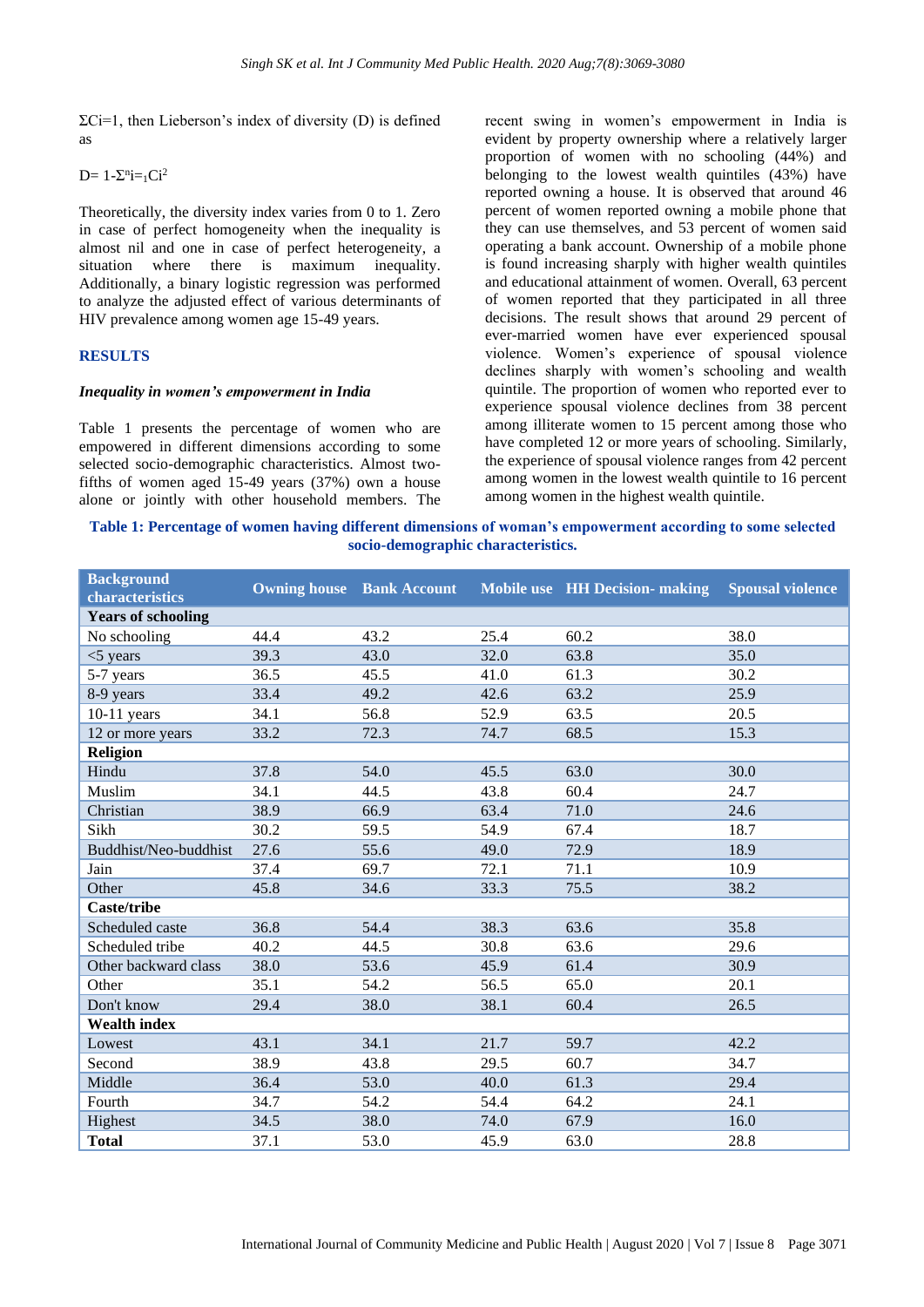| <b>States</b>            | <b>Comprehensive</b><br>knowledge | Owning<br>house | <b>Owning a</b><br>bank account | Owning<br>mobile | <b>Violence</b> | <b>Household</b><br>decision making |
|--------------------------|-----------------------------------|-----------------|---------------------------------|------------------|-----------------|-------------------------------------|
| <b>Andhra Pradesh</b>    | 29.0                              | 0.915           | 0.922                           | 0.922            | 0.908           | 0.920                               |
| <b>Arunachal Pradesh</b> | 16.0                              | 0.921           | 0.932                           | 0.928            | 0.930           | 0.934                               |
| <b>Assam</b>             | 9.4                               | 0.954           | 0.962                           | 0.962            | 0.947           | 0.960                               |
| <b>Bihar</b>             | 10.1                              | 0.972           | 0.969                           | 0.972            | 0.969           | 0.971                               |
| Chhattisgarh             | 20.7                              | 0.931           | 0.937                           | 0.928            | 0.936           | 0.935                               |
| Goa                      | 34.6                              | 0.377           | 0.499                           | 0.497            | 0.496           | 0.495                               |
| Gujarat                  | 18.4                              | 0.930           | 0.961                           | 0.960            | 0.939           | 0.960                               |
| Haryana                  | 31.1                              | 0.946           | 0.948                           | 0.952            | 0.940           | 0.950                               |
| <b>Himachal Pradesh</b>  | 30.9                              | 0.903           | 0.915                           | 0.916            | 0.898           | 0.915                               |
| <b>Jammu and Kashmir</b> | 19.0                              | 0.917           | 0.952                           | 0.954            | 0.937           | 0.950                               |
| <b>Jharkhand</b>         | 15.8                              | 0.949           | 0.949                           | 0.948            | 0.947           | 0.948                               |
| Karnataka                | 9.5                               | 0.964           | 0.965                           | 0.962            | 0.960           | 0.963                               |
| Kerala                   | 43.1                              | 0.914           | 0.927                           | 0.927            | 0.898           | 0.925                               |
| <b>Madhya Pradesh</b>    | 18.1                              | 0.976           | 0.975                           | 0.973            | 0.976           | 0.975                               |
| Maharashtra              | 30.0                              | 0.967           | 0.969                           | 0.969            | 0.961           | 0.970                               |
| <b>Manipur</b>           | 40.7                              | 0.877           | 0.867                           | 0.866            | 0.903           | 0.865                               |
| Meghalaya                | 13.3                              | 0.822           | 0.840                           | 0.835            | 0.694           | 0.842                               |
| <b>Mizoram</b>           | 66.4                              | 0.836           | 0.860                           | 0.862            | 0.801           | 0.863                               |
| <b>Nagaland</b>          | 12.2                              | 0.869           | 0.861                           | 0.883            | 0.772           | 0.884                               |
| Odisha                   | 20.3                              | 0.964           | 0.963                           | 0.957            | 0.959           | 0.962                               |
| Punjab                   | 49.3                              | 0.921           | 0.949                           | 0.949            | 0.932           | 0.949                               |
| Rajasthan                | 19.1                              | 0.947           | 0.965                           | 0.962            | 0.944           | 0.965                               |
| <b>Sikkim</b>            | 25.5                              | 0.649           | 0.660                           | 0.670            | 0.625           | 0.672                               |
| <b>Tamil Nadu</b>        | 16.0                              | 0.964           | 0.968                           | 0.968            | 0.971           | 0.967                               |
| Telangana                | 29.5                              | 0.885           | 0.897                           | 0.892            | 0.866           | 0.892                               |
| <b>Tripura</b>           | 28.0                              | 0.697           | 0.692                           | 0.660            | 0.749           | 0.697                               |
| <b>Uttarakhand</b>       | 28.6                              | 0.904           | 0.916                           | 0.915            | 0.864           | 0.911                               |
| <b>Uttar Pradesh</b>     | 17.5                              | 0.982           | 0.984                           | 0.983            | 0.984           | 0.984                               |
| <b>West Bengal</b>       | 18.6                              | 0.936           | 0.945                           | 0.944            | 0.941           | 0.946                               |

**Table 2: Inequalities in women's empowerment and comprehensive knowledge of HIV/AIDS across different states in India.**

Results reveal high inequality in women empowerment and comprehensive knowledge of HIV/AIDS among different states in India (Table 2). Instead, comprehensive knowledge of HIV/AIDS is not influenced by inequality in women's empowerment. Inequality in women empowerment measured in terms of ownership of the house alone or jointly is not uniformly distributed and varies from 0.38 to 0.98 across different states. In Goa, the inequality is low (0.38), but comprehensive knowledge is relatively high (35%). In contrast, despite higher level of inequality in the ownership of a house in Uttar-Pradesh and Madhya-Pradesh (0.98 in each), the comprehensive knowledge of HIV is as low as 18 percent in both the states. There seems to be a curvilinear relationship between inequality in the ownership of a house and comprehensive knowledge of HIV/AIDS as states like Punjab, Mizoram, and Kerala, have higher levels of comprehensive knowledge of HIV/AIDS despite higher inequalities in women's empowerment. Inequality in terms of women operating a savings bank account and owning mobile phones is higher (above 0.7). It varies

across different states, except for the states of Goa, Sikkim, and Tripura. Data shows that the comprehensive knowledge of HIV/AIDS varies at both ends of inequalities in women experiencing spousal violence to a large extent. In Karnataka, inequality is more in the context of women experiencing spousal violence, and the comprehensive knowledge of HIV/AIDS is also low (9.5%). On the contrary, Goa has a lower inequality in spousal violence but a relatively higher prevalence of comprehensive knowledge of HIV/AIDS. Overall, it was found that the different dimensions of women's empowerment do not have a linear relationship with the comprehensive knowledge of HIV/AIDS. A combined effect of inequalities in each of the five dimensions of empowerment on comprehensive knowledge of HIV/AIDS has also been examined through a multiple linear regression equation, specifying non-significant relation between inequalities in different dimensions of woman's empowerment (X1 to X5) and their HIV vulnerability measured in terms of comprehensive knowledge of HIV/AIDS (Y).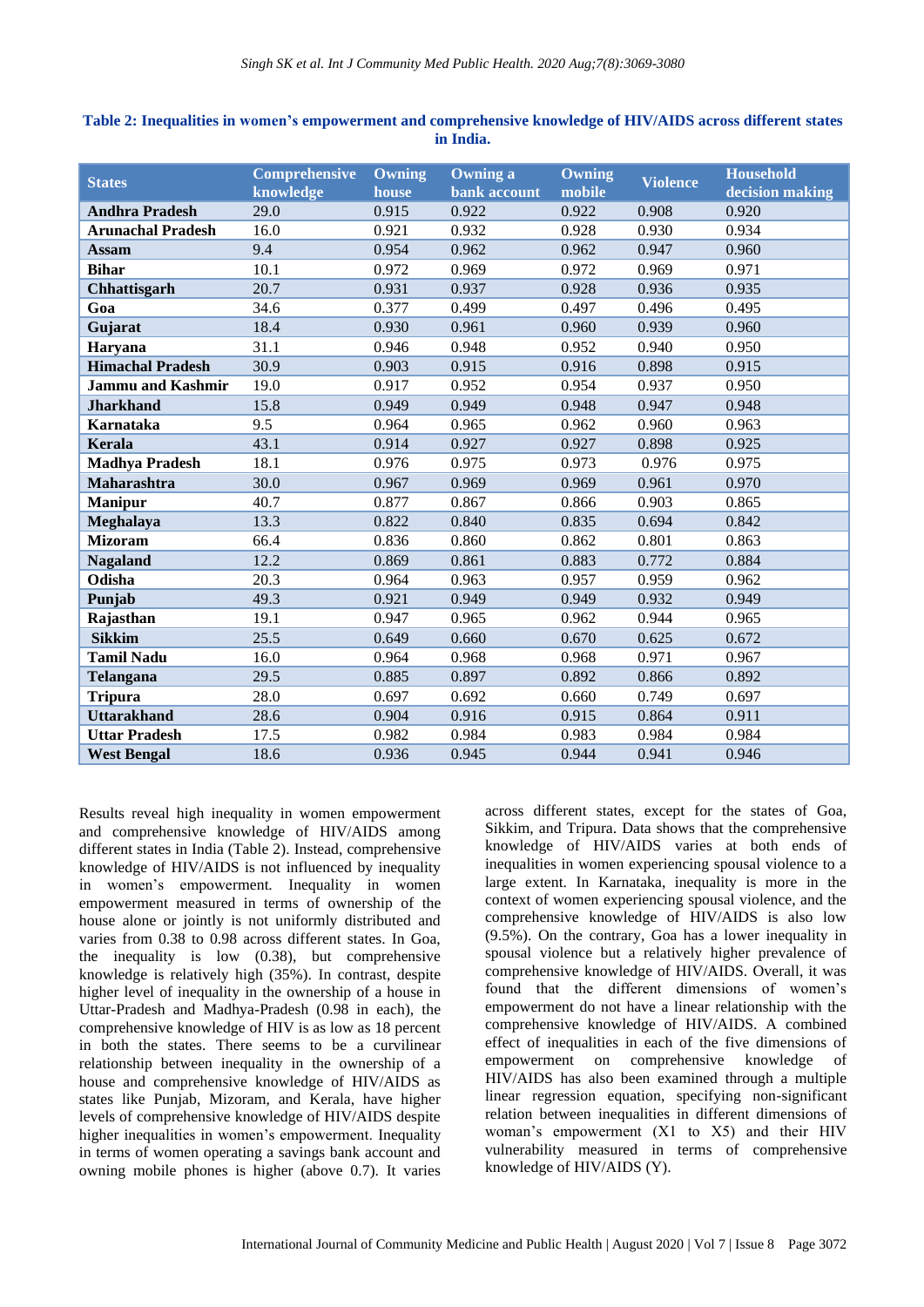## $Y= 89.3+200.3X_1+ 296.5X_2+399.6X_3+77.4X_4-1043.3X_5$

This shows that there is no significant relationship between inequalities in different dimensions of women's empowerment and comprehensive knowledge of HIV/AIDS. Though the value of unadjusted R square is 44 percent, the value of the adjusted R square reduces to 13.4 percent with a standard error of 8.6. That means that the recent upswing in women's empowerment in terms of dimensions included in the analysis do not have the potential to reduce the inequalities in women's vulnerability to HIV/AIDS measured in terms of comprehensive knowledge of HIV/AIDS in most of the Indian states. HIV vulnerability. Table 3 presents the changes in a comprehensive knowledge of HIV/AIDS and

consistent condom use over the decade according to some selected background characteristics. Overall, there is an increasing trend in the awareness level of women regarding condom use as a protection against HIV/AIDS and comprehensive knowledge of HIV/AIDS. However, the progress among women aged 15-49 years have not been very impressive (17% in 2005-06 to 21% in 2015- 16). As expected, comprehensive knowledge about HIV/AIDS increases with increasing years of schooling as well as wealth quintiles in NFHS-3 and NFHS-4. However, the proportion of women aged 15-49 years with a comprehensive knowledge of HIV/AIDS over the last decade has declined among higher levels of schooling (10 and more years) and the highest wealth quintile.

**Table 3: Variation in the prevalence of comprehensive knowledge of HIV/AIDS and knowledge that consistent condom use can protect from HIV/AIDS among women aged 15-49 years by different socio-demographic characteristics from 2005-06 to 2015-16.**

|                                   | <b>Comprehensive knowledge of</b> |        | Women who knows that consistent        |        |
|-----------------------------------|-----------------------------------|--------|----------------------------------------|--------|
| <b>Background characteristics</b> | <b>HIV/AIDS</b>                   |        | condom use as a prevention of HIV/AIDS |        |
|                                   | NFHS_3                            | NFHS_4 | NFHS_3                                 | NFHS_4 |
| <b>Years of schooling</b>         |                                   |        |                                        |        |
| No schooling                      | 3.1                               | 8.1    | 11.9                                   | 31.8   |
| <5 years complete                 | 6.2                               | 12.7   | 23.7                                   | 42.1   |
| 5-7 years complete                | 13.0                              | 16.2   | 36.3                                   | 49.7   |
| 8-9 years complete                | 23.3                              | 19.6   | 52.9                                   | 56.8   |
| 10-11 years complete              | 36.0                              | 26.6   | 67.2                                   | 67.0   |
| 12 or more years complete         | 55.1                              | 38.5   | 81.2                                   | 79.4   |
| <b>Religion</b>                   |                                   |        |                                        |        |
| Hindu                             | 17.2                              | 20.4   | 36.2                                   | 54.2   |
| Muslim                            | 14.1                              | 19.0   | 31.0                                   | 53.1   |
| Christian                         | 26.0                              | 29.6   | 50.9                                   | 65.0   |
| Sikh                              | 25.9                              | 47.0   | 56.3                                   | 86.1   |
| Buddhist/Neo-Buddhist             | 22.4                              | 32.2   | 43.3                                   | 73.2   |
| Jain                              | 57.8                              | 34.8   | 77.0                                   | 73.6   |
| Other                             | 6.9                               | 19.8   | 15.5                                   | 44.5   |
| <b>Caste/tribe</b>                |                                   |        |                                        |        |
| Scheduled caste                   | 12.7                              | 18.6   | 30.1                                   | 52.8   |
| Scheduled tribe                   | 8.1                               | 14.3   | 19.3                                   | 43.3   |
| Other backward class              | 14.7                              | 19.5   | 33.1                                   | 52.8   |
| Other                             | 25.4                              | 27.4   | 48.1                                   | 64.2   |
| Don't know                        | 7.3                               | 10.4   | 22.2                                   | 29.2   |
| <b>Wealth index</b>               |                                   |        |                                        |        |
| Lowest                            | 2.5                               | 7.6    | 9.1                                    | 29.1   |
| Second                            | 5.2                               | 12.0   | 16.8                                   | 41.4   |
| Middle                            | 10.6                              | 18.2   | 30.0                                   | 53.0   |
| Fourth                            | 21.4                              | 25.1   | 47.1                                   | 65.0   |
| Highest                           | 41.4                              | 36.4   | 69.5                                   | 76.6   |
| <b>Marital status</b>             |                                   |        |                                        |        |
| Never married                     | 25.8                              | 23.4   | 46.1                                   | 56.1   |
| Currently married                 | 15.4                              | 20.4   | 34.2                                   | 54.9   |
| Widowed, divorced, separated,     |                                   |        |                                        |        |
| or deserted                       | 7.1                               | 16.4   | 35.0                                   | 48.8   |
| Total (N)114,288                  | 17.3                              | 20.9   | 36.3                                   | 54.9   |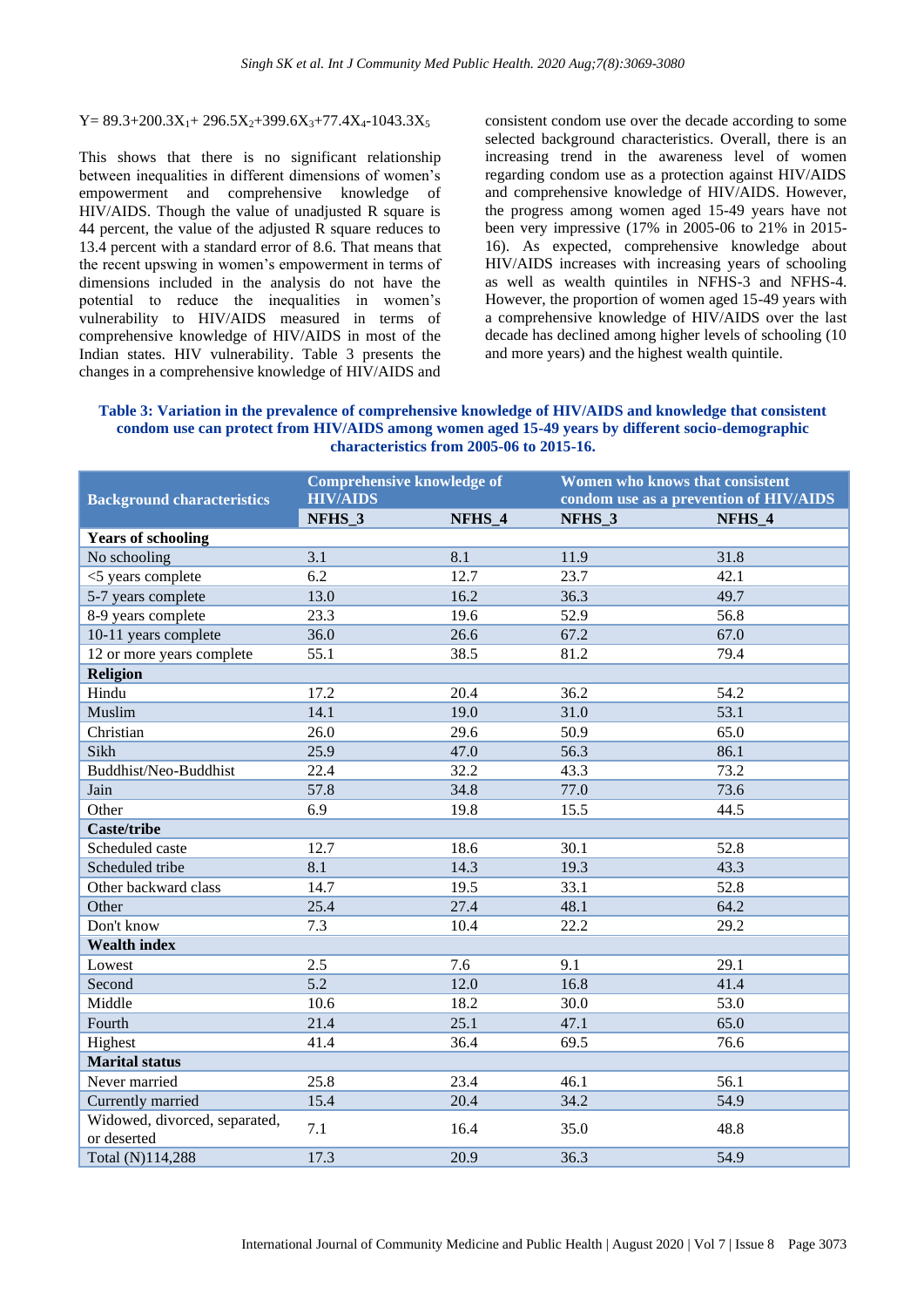## **Table 4: Percentage of ever married women aged 15-49 years, who have ever suffered physical or sexual violence committed by their husband, according to his characteristics, marital characteristics and selected empowerment indicators.**

|                                                                | <b>Sexual violence</b> |        | <b>Physical or sexual violence</b> |        |
|----------------------------------------------------------------|------------------------|--------|------------------------------------|--------|
| <b>Background characteristics</b>                              | NFHS-3                 | NFHS-4 | NFHS-3                             | NFHS-4 |
| Number of reasons given for refusing to have                   |                        |        |                                    |        |
| sexual intercourse with husband*                               |                        |        |                                    |        |
| $\boldsymbol{0}$                                               | 7.2                    | 7.1    | 32.4                               | 28.4   |
| $1 - 2$                                                        | 12.0                   | 8.0    | 41.2                               | 35.0   |
| $\overline{3}$                                                 | 9.9                    | 5.9    | 36.8                               | 27.3   |
| Number of decisions in which women                             |                        |        |                                    |        |
| participate**                                                  |                        |        |                                    |        |
| $\boldsymbol{0}$                                               | 11.6                   | 8.7    | 36.1                               | 31.9   |
| $1 - 2$                                                        | 11.0                   | 8.6    | 38.3                               | 34.5   |
| $3 - 4$                                                        | 8.4                    | 4.7    | 36.1                               | 25.3   |
| Number of marital control behaviors displayed<br>by husband*** |                        |        |                                    |        |
| $\mathbf{0}$                                                   | 5.0                    | 2.0    | 25.6                               | 16.3   |
| $1 - 2$                                                        | 12.7                   | 7.0    | 46.8                               | 34.6   |
| $3 - 4$                                                        | 23.2                   | 14.6   | 63.0                               | 51.1   |
| $5 - 6$                                                        | 39.1                   | 30.3   | 80.9                               | 66.3   |
| Number of reasons for which wife-beating is<br>justified****   |                        |        |                                    |        |
| $\boldsymbol{0}$                                               | 8.4                    | 4.1    | 30.4                               | 19.8   |
| $1-2$                                                          | 10.5                   | 6.9    | 41.0                               | 33.5   |
| $3 - 4$                                                        | 11.6                   | 8.9    | 44.0                               | 40.9   |
| $5-6$                                                          | 11.8                   | 10.3   | 42.7                               | 39.9   |
| $\overline{7}$                                                 | 11.9                   | 11.5   | 42.8                               | 38.3   |
| Spousal age difference                                         |                        |        |                                    |        |
| Wife older                                                     | 8.0                    | 7.4    | 36.9                               | 27.5   |
| Wife is same age                                               | 8.4                    | 6.1    | 33.6                               | 24.0   |
| Wife 1-4 years younger                                         | 9.7                    | 6.2    | 36.7                               | 29.0   |
| Wife 5-9 years younger                                         | 10.1                   | 5.7    | 36.5                               | 28.0   |
| Wife 10+ years younger                                         | 9.2                    | 6.3    | 37.1                               | 26.6   |
| <b>Spousal Education Difference</b>                            |                        |        |                                    |        |
| Husband better educated                                        | 9.7                    | 6.1    | 36.4                               | 29.0   |
| Wife better educated                                           | 9.0                    | 6.0    | 31.9                               | 25.4   |
| Both equally educated                                          | 6.0                    | 4.7    | 23.3                               | 20.1   |
| Neither educated                                               | 12.8                   | 9.2    | 47.8                               | 40.7   |
| Don't know/missing                                             | 15.0                   | 13.7   | 39.5                               | 35.6   |
| Husband's alcohol consumption                                  |                        |        |                                    |        |
| Does not drink                                                 | 7.9                    | 3.8    | 30.3                               | 20.5   |
| Drinks/never gets drunk                                        | 15.0                   | 4.6    | 47.3                               | 28.7   |
| Gets drunk sometimes                                           | 11.6                   | 9.7    | 48.5                               | 43.7   |
| Gets drunk very often                                          | 23.6                   | 24.8   | 68.6                               | 66.4   |
| India                                                          | 10.0                   | 6.4    | 37.2                               | 28.6   |

Note:\*\* Number of decision in which women participate 1) Decision about how your husband's earning will be used. 2) Decision about health care for yourself. 3) Decision about making major household Purchases. 4) Decision about visits to your family or relatives \*\*\* Marital control behaviour including percentage of women whose husband 1. is jealous or angry if she talks to other men, 2. Frequency accuses her of being unfaithful, 3. Does not permit to meet her female friends, 4. Tries to limit her contact with her family, 5. Insists on knowing where she is at all times, 6. Does not trust her with any money

\*\*\*\* Number of reasons for which wife beating is justified. 1) If she goes out without telling him. 2) If she neglect the house or the children. 3) If she argues with him. 4. If she refuse to have sex with him. 5) If she doesn't cook food properly. 6) If he suspects her of being unfaithful. 7) If she shows disrespect for in-laws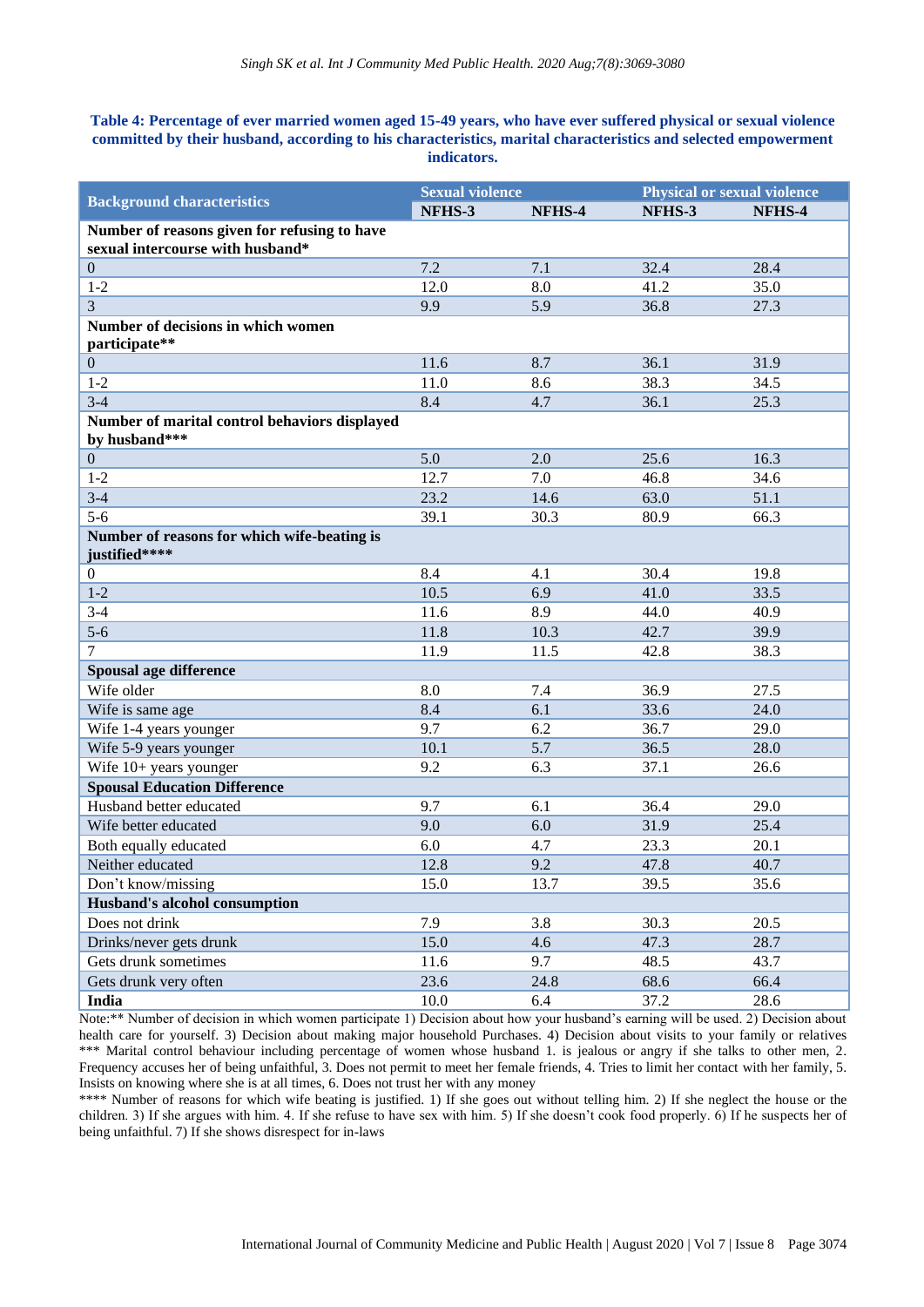# **Table 5: Percentage HIV positive among women aged 15-49 that were tested, by socio-demographic characteristics, sexual rights and women's empowerment India, 2005-06 to 2015-16.**

| <b>Background characteristics</b>                              | <b>Percentage HIV positive</b> | <b>Percentage HIV positive</b> |
|----------------------------------------------------------------|--------------------------------|--------------------------------|
|                                                                | NFHS-3                         | NFHS-4                         |
| <b>Years of schooling</b>                                      |                                |                                |
| No schooling                                                   | 0.27                           | 0.21                           |
| $<$ 5 years                                                    | 0.49                           | 0.38                           |
| 5-7 years                                                      | 0.20                           | 0.29                           |
| 8-9 years                                                      | 0.11                           | 0.27                           |
| $10-11$ years                                                  | 0.14                           | 0.24                           |
| 12 or more years                                               | 0.07                           | 0.15                           |
| <b>Religion</b>                                                |                                |                                |
| Hindu                                                          | 0.25                           | 0.19                           |
| Muslim                                                         | 0.06                           | 0.07                           |
| Christian                                                      | 0.30                           | 0.99                           |
| Sikh                                                           | 0.00                           | 0.20                           |
| Buddhist/Neo-Buddhist                                          | 0.25                           | 0.50                           |
| Jain                                                           | 0.00                           | 0.00                           |
| Other                                                          | 0.26                           | 0.11                           |
| <b>Caste/tribe</b>                                             |                                |                                |
| Scheduled caste                                                | 0.23                           | 0.26                           |
| Scheduled tribe                                                | 0.12                           | 0.46                           |
| Other backward class                                           | 0.24                           | 0.20                           |
| Other                                                          | 0.18                           | 0.14                           |
| Don't know                                                     | 0.63                           | 0.00                           |
| <b>Wealth index</b>                                            |                                |                                |
| Lowest                                                         | 0.18                           | 0.13                           |
| Second                                                         | 0.20                           | 0.22                           |
| Middle                                                         | 0.24                           | 0.28                           |
| Fourth                                                         | 0.34                           | 0.34                           |
| Highest                                                        | 0.12                           | 0.18                           |
| <b>Marital</b> status                                          |                                |                                |
| Never married                                                  | 0.03                           | 0.06                           |
| Ever had sex                                                   | 0.00                           | 0.23                           |
| Never had sex                                                  | 0.03                           | 0.06                           |
| Currently married                                              | 0.19                           | 0.21                           |
| Widowed                                                        | 1.51                           | 1.99                           |
| Divorced, separated, or deserted                               | 1.14                           | $1.0\,$                        |
| Number of reasons given for refusing to have                   |                                |                                |
| sexual intercourse with husband*                               |                                |                                |
| $\mathbf{0}$                                                   | 0.28                           | 0.28                           |
| $1 - 2$                                                        | 0.21                           | 0.30                           |
| $\overline{3}$                                                 | 0.21                           | 0.21                           |
| Number of decisions in which women<br>participate**            |                                |                                |
| $\overline{0}$                                                 | 0.53                           | 0.65                           |
| $1 - 2$                                                        | 0.20                           | 0.42                           |
| $3-4$                                                          | 0.38                           | 0.26                           |
| Number of marital control behaviors displayed by<br>husband*** |                                |                                |
| $\boldsymbol{0}$                                               | 0.29                           | 0.30                           |
| $1 - 2$                                                        | 0.21                           | 0.32                           |
| $3-4$                                                          | 0.19                           | 0.27                           |
| $5-6$                                                          | 1.04                           | 0.21                           |
| <b>Total</b>                                                   | 0.22                           | 0.23                           |
|                                                                |                                |                                |

Continued.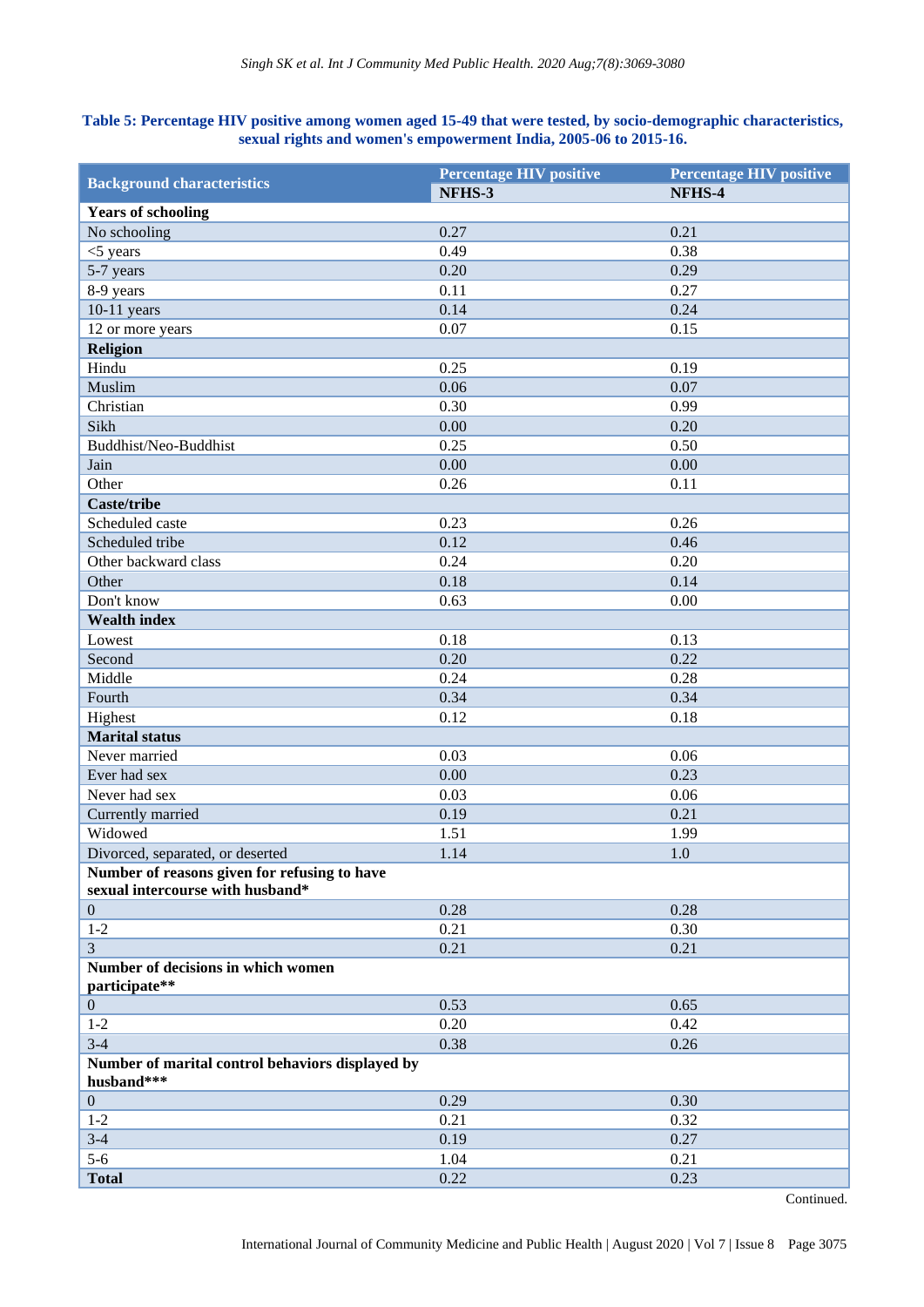| <b>Background characteristics</b>                                            | <b>Percentage HIV positive</b> | <b>Percentage HIV positive</b> |
|------------------------------------------------------------------------------|--------------------------------|--------------------------------|
|                                                                              | NFHS-3                         | NFHS-4                         |
| Age at first sexual intercourse in years                                     |                                |                                |
| $<$ 16                                                                       | 0.28                           | 0.22                           |
| $16-17$                                                                      | 0.27                           | 0.25                           |
| 18-19                                                                        | 0.24                           | 0.27                           |
| 20 or more                                                                   | 0.24                           | 0.30                           |
| Missing                                                                      | ЦL.                            | 0.55                           |
| Higher-risk intercourse <sup>1</sup> in past 12 months                       |                                |                                |
| Had higher-risk intercourse                                                  | 2.23                           | 0.93                           |
| Had sexual intercourse, not higher risk                                      | 0.21                           | 0.19                           |
| No sexual intercourse in past 12 months                                      | 0.72                           | 0.71                           |
| Number of sexual partners in past 12 months                                  |                                |                                |
| $\boldsymbol{0}$                                                             | 0.72                           | 0.71                           |
| $\mathbf{1}$                                                                 | 0.21                           | 0.19                           |
| 2                                                                            | $\ast$                         | 0.77                           |
| 3 or more                                                                    | $\ast$                         | nc                             |
| Number of higher-risk partners <sup>2</sup> in past 12 months                |                                |                                |
| $\boldsymbol{0}$                                                             | 0.26                           | 0.28                           |
| 1                                                                            | 0.87                           | 0.98                           |
| $\overline{2}$                                                               | $\ast$                         | $\mathbf{0}$                   |
| 3 or more                                                                    | Nc                             | nc                             |
| <b>Condom</b> use                                                            |                                |                                |
| Ever used a condom                                                           | 0.17                           | 0.17                           |
| Never used a condom                                                          | 0.28                           | 0.31                           |
| Condom use at last sexual intercourse in past 12                             |                                |                                |
| months                                                                       |                                |                                |
| Used condom                                                                  | 0.07                           | 0.14                           |
| Did not use condom                                                           | 0.22                           | 0.20                           |
| No sexual intercourse in past 12 months                                      | 0.72                           | 0.71                           |
| Condom use at last higher-risk intercourse <sup>1</sup> in<br>past 12 months |                                |                                |
| Used condom                                                                  | $\ast$                         | 1.38                           |
| Did not use condom                                                           | 2.83                           | 0.67                           |
| No higher-risk intercourse/no intercourse past 12                            | 0.26                           | 0.28                           |
| months                                                                       |                                |                                |
| <b>Number of lifetime partners</b>                                           |                                |                                |
| $\mathbf{1}$                                                                 | 0.25                           | 0.27                           |
| $\overline{2}$                                                               | 0.98                           | 0.62                           |
| $3$ to $4$                                                                   | 3.15                           | 1.36                           |
| $5$ to $9$                                                                   | *                              | 2.85                           |
| 10 or more                                                                   | $\ast$                         | 0.15                           |
| Missing                                                                      | $-$                            | 0.44                           |
| <b>Total</b>                                                                 | $0.26\,$                       | 0.29                           |

Note: Total includes cases with missing information on ( ) Based on 25-49 un-weighted cases. \*Percentage not shown; based on fewer than 25 un-weighted cases. 1. Sexual intercourse with a partner who was not a spouse and who did not live with the respondent. 2. A partner who was not a spouse and who did not live with the respondent, among the last two partners for women and the last three partners for men in the past 12 months. 3. Includes men who report having a prostitute as at least one of their last three sexual partners in the past 12 months. NA= Not applicable. NC= Not calculated because there are no cases.

Similarly, knowledge about consistent condom use among women has increased with the level of education from 32 percent to 79 percent in NFHS-4. Religious differentials in a comprehensive knowledge of HIV/AIDS shows the maximum increase among Sikh women (from 26% to 47%) and maximum decline from 58 percent to 35 percent among Jain women over the last decade. Overall, comprehensive knowledge and knowledge regarding condom use have increased among all the caste groups. However it has not much improved across states over the last decade. Table 4 shows that there has been a reduction in the percentage of women who had ever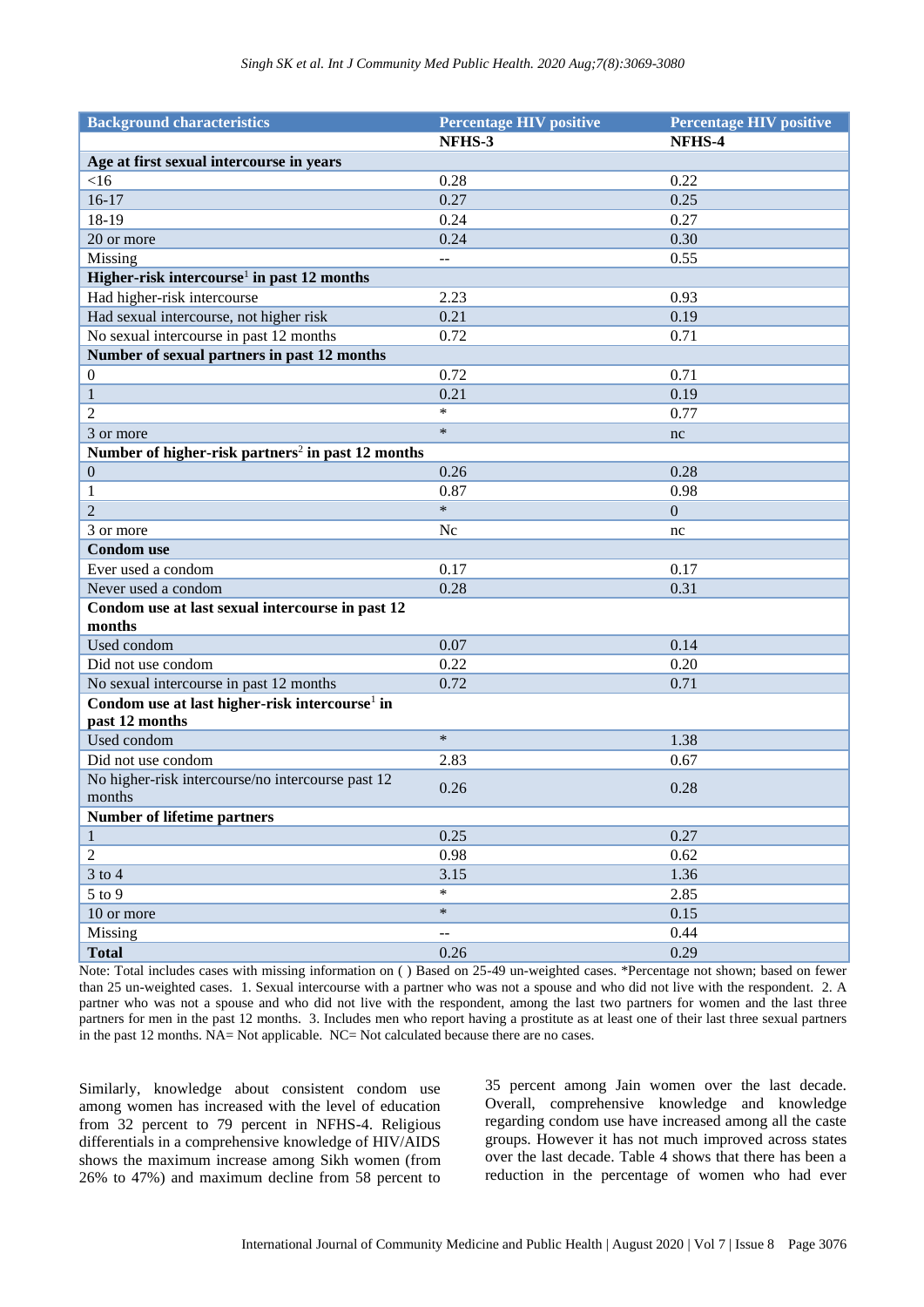experienced spousal violence either in physical form or sexual form over the last decade. Women who have control over their sexuality, regardless of the amount of marital control behavior displayed by the husband and the number of reasons for which wife-beating is justified, the women experiencing sexual violence, as well as physical or sexual violence, has reduced from NFHS-3 to NFHS-4. It is noteworthy that with increasing women's participation in the decision-making, there is a significant decline in any form of violence against them. Wives who are older than husbands were also victims of physical and sexual violence, which has reduced by nearly 10 percentage points. Aradical reduction of 20 percentage points in women experiencing physical as well as sexual violence in the last decade was found among those women whose husbands drink but never get drunk. Mostly in cases where the husband gets drunk very often, sexual violence among women has increased. Though there has been a radical decline in women reporting ever experienced sexual violence, the transition varies across states significantly.



#### **Figure 1: Prevalence of HIV among male and female at National level (2006-2016).**

#### *HIV prevalence*

India has the third-largest HIV epidemic in the world (UNAIDS), and because of the large population base even a lower level of prevalence equates to a large number of PLHIV.12 It is evident from NFHS-4 results that HIV prevalence among women and men aged 15-49 years has decreased slightly between 2005-06 and 2015-16, from 0.28 percent to 0.24 percent. However, the entire decline is due to a decrease in HIV prevalence among men, from 0.36 percent to 0.25 percent, but during the same period, the prevalence among women remained almost unchanged (0.22% in NFHS-3 to 0.23% in NFHS-4). Even between the two survey periods, HIV estimates from Sentinel Surveillance provide us an opportunity to assess the transition in the prevalence of HIV among adult women and men. Figure 1 portrays a continuously narrowing gender gap in HIV prevalence in India from 2006 to 2016.

Table 5 portrays the prevalence of HIV among women by their socio-demographic, empowerment, and few

indicators of sexual behavior. Overall, the prevalence of HIV among women age 15-49 years has remained almost unchanged (0.22% in 2005-06 and 0.23% in 2015-16). However, it shows a decreasing trend with an increasing number of years of schooling; The least being 0.15 percent among women who had 12 or more years of education. HIV prevailed highest among women belonging to the Christian religion (0.99%), while the prevalence was lowest (0.00%) among women belonging to Jain religion. Among different caste groups, women belonging to the scheduled tribe showed the highest prevalence of HIV (0.46%). Around 1.9 percent of widowed women aged 15-49 years and 1 percent of 'divorced, separated or deserted women are HIV positive compared with 0.21 percent of currently married women. However, among the never-married women, the prevalence of HIV varies by premarital sexual intercourse. Overall, 0.23 percent of never-married women who have ever had sex are HIV positive compared with 0.06 percent of those who had never had sex.

Women who reciprocate their sexual rights in terms of control over their sexuality are less likely to have HIV positive (0.21%), a similar prevalence as observed in 2005-06. Further, the HIV prevalence among women is inversely related to their participation in decision-making. Results show that the prevalence of HIV among women declines with increasing intensity of husbands' marital control, a similar pattern observed in 2005-06.

There is an increasing trend of HIV prevalence with an increase in the age of first sexual intercourse (Table 5). High-risk intercourse in the past 12 months, has shown to have the highest HIV prevalence of 0.93 percent in 2015-16, a decline from 2.23 percent in 2005-06. Around 0.77 percent of women who had two sexual partners in the last 12 months were HIV positive. The prevalence of HIV is almost two times higher among those who never used condoms (0.31%). The number of lifetime sexual partners in the context of high-risk sex adds another dimension in the overall HIV seropositivity. Table 6 presents the odds ratio of HIV prevalence among women aged 15-49 years according to some selected background characteristics in India. Results reveal that Muslim women are significantly less likely to be HIV positive than Hindu women  $(AOR=0.4, p<0.05)$ , a similar pattern which was observed in NFHS-3 (2005-06). A remarkable finding of this study is that a significantly higher likelihood of HIV seropositivity is found among women from the Christian community (AOR=  $4.0$ ,  $p<0.01$ ) in the country. Women aged 15-49 years who were widowed/ divorced/separated/deserted are 8.9 (p<0.01) times more likely to have HIV seropositive 2015-16 than those who were never married, a similar pattern as observed in NFHS-3 (AOR= 7.7;  $p<0.01$ ).

Findings reveal that women who refused to have sex with husbands are less likely to have HIV sero-positivity  $(AOR=0.7; p<0.10$  in NFHS-4 & AOR=0.5; p<0.01 in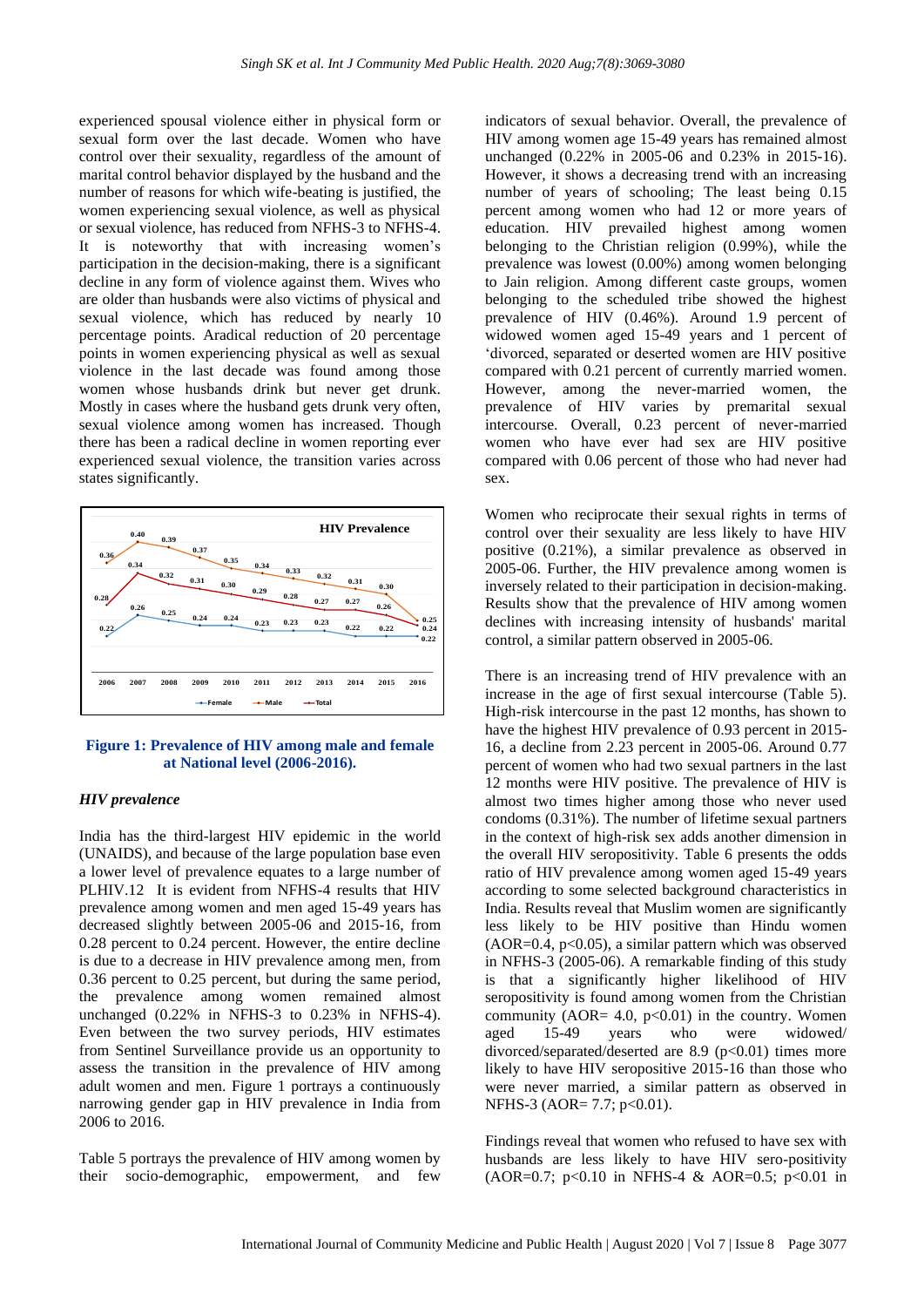NFHS-3). Further, odds ratios of HIV prevalence among women by marital control of husbands, shows that the relationship was significant in NFHS-3 (OR=1.2,  $p<0.10$ ) but has emerged to be insignificant in NFHS-4. This means the intensity of marital control has decreased over the last decade, which is being considered as the period of surge in women's empowerment where strong patriarchy wasbeing replaced by parity in various spheres of women's lives.

It is evident from the results that those women who have two or more lifetime partners are more likely to have HIV sero-positivity (AOR=2.5;  $p<0.01$ ), a similar pattern as observed in NFHS-3 (AOR =4.9;  $p<0.01$ ). This may be primarily because about 90 percent of new HIV infections in India are transmitted through heterosexual relationships.

| Table 6: Logistic regression odds ratio of prevalence of HIV among women aged 15-49 by some selected |  |
|------------------------------------------------------------------------------------------------------|--|
| background characteristics, India, NFHS-3 (2005-06) and NFHS-4 (2015-16).                            |  |

| <b>Background characteristics</b>                    | <b>Odds ratio (NFHS-3)</b> | <b>Odds ratio (NFHS-4)</b> |
|------------------------------------------------------|----------------------------|----------------------------|
| <b>Years of schooling</b>                            |                            |                            |
| No schooling®                                        | 1.0                        | 1.0                        |
| $<$ 5 years                                          | $0.9(0.51-1.70)$           | $0.6(0.27-1.44)$           |
| 5-9 years                                            | $0.8(0.51-1.27)$           | $0.9(0.61-1.57)$           |
| 10 or more                                           | $0.5(0.31-1.14)$           | $1.3(0.78-2.21)$           |
| Religion                                             |                            |                            |
| Hindu®                                               | 1.0                        | 1.0                        |
| Muslim                                               | $0.2***(0.76-0.58)$        | $0.4**$ (0.11-1.15)        |
| Christian                                            | $1.0(0.44-2.29)$           | $4.0***$ (2.36-6.79)       |
| Other                                                | $1.0(0.39-2.56)$           | $1.3(0.63 - 2.83)$         |
| <b>Caste/tribe</b>                                   |                            |                            |
| Scheduled caste®                                     | 1.0                        | 1.0                        |
| Scheduled tribe                                      | $0.93(0.43 - 2.01)$        | $0.7(0.42 - 1.28)$         |
| Other backward class                                 | $0.98(0.60-1.61)$          | $0.5**$ (0.33-0.89)        |
| Other                                                | $1.34(0.79-2.29)$          | $0.5**$ (0.28-0.93)        |
| <b>Wealth index</b>                                  |                            |                            |
| <b>Lowest®</b>                                       | 1.0                        | 1.0                        |
| Second                                               | $0.75(0.39-1.46)$          | $1.5(0.80-2.97)$           |
| Middle                                               | $0.8(0.47-1.63)$           | $1.7*(0.88-3.26)$          |
| Fourth                                               | $1.6*(0.91-3.02)$          | $2.4***(1.25-4.69)$        |
| Highest                                              | $0.76(0.35-1.63)$          | $1.1(0.51 - 2.54)$         |
| <b>Marital</b> status                                |                            |                            |
| Never married ®                                      | 1.0                        | 1.0                        |
| Currently married                                    | $3.2***(1.69-6.01)$        | $3.3***$ (2.02-5.48)       |
| Widowed/divorced/separated/deserted                  | $7.7***$ $(5.25-11.28)$    | $8.9***$ (6.10-13.03)      |
| Capacity to refuse sexual intercourse                |                            |                            |
| with husband*                                        |                            |                            |
| No@                                                  | 1.0                        | 1.0                        |
| Yes                                                  | $0.5***(0.34-0.82)$        | $0.7*(0.45-1.12)$          |
| Marital control behaviors displayed by<br>husband*** |                            |                            |
| $\text{No}\mathbb{B}$                                | 1.0                        | 1.0                        |
| Yes                                                  | $1.2*(0.86-1.82)$          | $0.9(0.67-1.39)$           |
| Number of lifetime partners**                        |                            |                            |
| 1@                                                   | 1.0                        | 1.0                        |
| $\overline{2}$                                       | $4.9***$ (2.57-9.57)       | $2.5***(1.28-4.80)$        |
| 3 and above                                          | $13.2***$ (2.67-65.83)     | $1.6(0.52 - 5.50)$         |

\*P<0.1 \*\*p<0.05 \*\*\*p<0.01

Note: While analyzing the adjusted effect of various socio-economic, women's empowerment and sexual behavior related variables on prevalence of HIV among women, the model included a number of other predictors like household decision making, age at first sexual intercourse, higher risk intercourse in last 12 months, condom use behavior, which are not shown in the table due to their insignificant effect on HIV prevalence among women in India.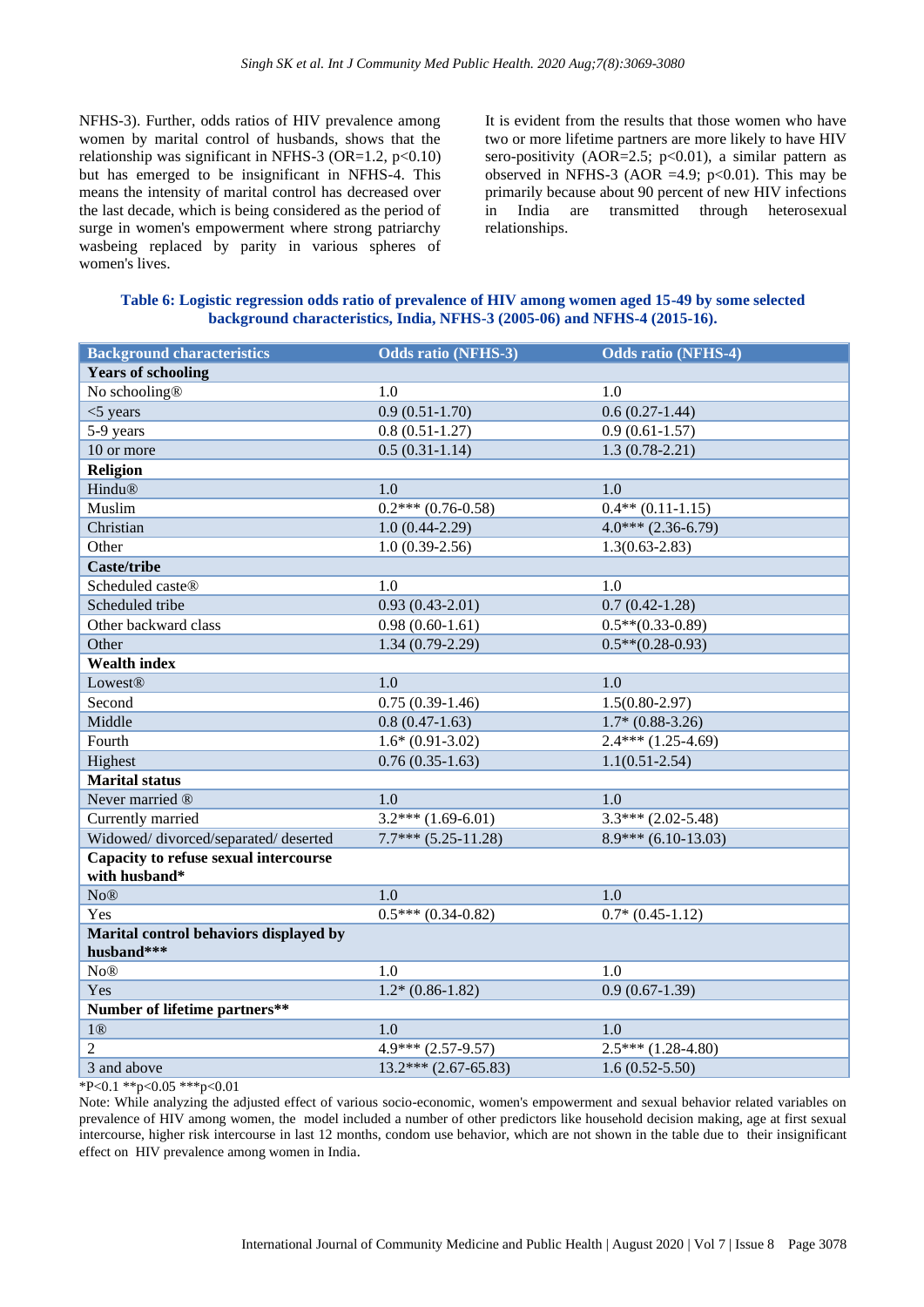## **DISCUSSION**

Analyzing the measurements of women's empowerment, the study reveals that the situation of women in India is improving at the national level, though the level of empowerment is not uniform. Significantly, higher inequality in the dimensions of empowerment is found in states, which have a larger geographical spread. On the contrary, the smaller states show homogeneity in different dimensions of inequality in women empowerment, hence an opportunity for rapid diffusion of different social values and ideas. Factors such as education and economic empowerment have emerged as important factors in upgrading women's empowerment. An increasing proportion of women in India with 10 or more years of schooling had played a significant role in enhancing all dimensions of women empowerment. Additionally, women who belong to the higher wealth quintile are more likely to own mobile phone; consequently broadening horizons through exposure to mass media, thus bringing about significant improvement in women's participation in household decision-making, cutting across caste, class and ethnicity across different states/regions of the country.

The diversification in the magnitude of women's empowerment has made women weaker in achieving equity in terms of knowledge and resources on health and social transformation. Focusing on the vulnerability of women, the study shows that despite the improvement in women's empowerment, the comprehensive knowledge of HIV has increased by only three percentage points in the last decade. Whereas, the knowledge that consistent condom use can prevent HIV has increased by almost 20 percentage points. The key to this behavioral transition is capacity building, provided through education and improving economic status, which plays the role of a catalyst in curbing HIV vulnerability.

Remarkably, women's participation in decision-making has played a vital role in reducing both physical and sexual violence. However, the study shows that the higher the degree of marital control behavior displayed by the husband, the chances of the wife experiencing sexual violence or physical violence were more, though the extent of violence has reduced in the last decade. A decrease in spousal sexual violence automatically leads to a reduction in the prevalence of HIV as well. The chauvinistic behavior of males in India is prominent as the deep-rooted patriarchal mentality still victimizes, humiliates, and exploits women on many grounds. Nevertheless, this cannot only be blamed on male counterparts, as females due to their emotional involvement and economic dependency justify their husband's beating in most parts of our country, which has major implications for both the dynamics of abuse and the approaches to dealing with it. Another reason could also be the age difference between husband and wife. Our study shows that high spousal violence is reported by women where the age difference between husband and

wife is five to nine years and in those households where the husband gets drunk very often. Alcohol consumption and violence go hand in hand in male-dominated societies like India as alcohol plays a causal role in aggression, and men tend to believe that drinking makes them masculine. 13,14 Under these circumstances, the women counterparts who are already submissive become more vulnerable as they lack control over their sexuality.

The study shows that the prevalence of HIV among women is 0.23 percent in India, which can be attributed to lack of condom use and an increasing number of sexual partners. However, women participating in decisionmaking are resulting in a decline in HIV prevalence. This can be attributed to the fact that the authority which women have gained by taking part in decision-making has eventually made women strong enough to have control over their sexual rights.

Due to increased exposure to media and technology, women now are aware about various rights related to their own body and life, consequently having control over their bodily rights. To conclude, it can be said that the measures of empowerment at certain levels has made women capable of making positive changes in their own lives. Undoubtedly HIV cases have decreased in the last one decade but HIV prevalence on the basis of gender reflects a huge narrowing gap between males and females. HIV disproportionately affects women and adolescent girls because of vulnerabilities created by unequal cultural, social and economic status. Unaccommodating attitudes towards sex outside of marriage and the restricted social autonomy of women and young girls can reduce their ability to access sexual health and HIV services.

#### *Limitations*

Due to data structure, women's decision regarding her reproductive and sexual health, which plays a major role in ensuring her sexual rights, has not been captured comprehensively in this paper. NFHS being a large scale survey, does not provide qualitative insights into the process of women's empowerment affecting their HIV vulnerability.

# **CONCLUSION**

Empowerment of women has undoubtedly improved in the last one decade yet the prevalence of HIV is found tilting towards women, though it has almost been stagnant during the last 10 years with a doubt that if women are well equipped with empowerment, why is there a narrowing gender gap in the prevalence of HIV? Thus, focussing just on empowerment does not solve the problem; instead, it builds a combative relationship with the prevalence of HIV in India. Though empowerment has increased awareness, the disparity between caste, class, and ethnicity in India poses a threat to curbing HIV and reaching the target of SDGs. The only way to